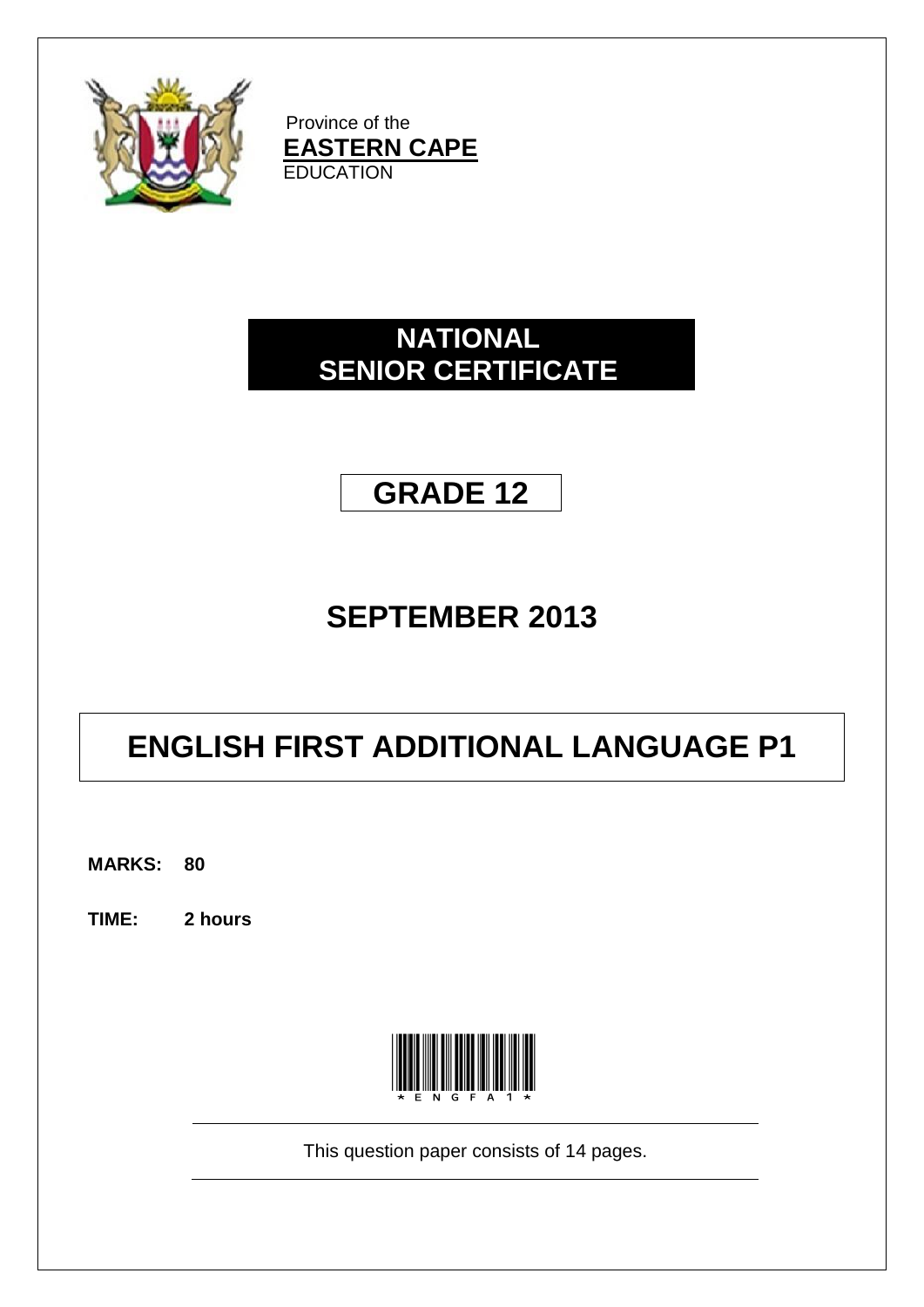#### **INSTRUCTIONS AND INFORMATION**

1. This question paper has THREE sections.

| <b>SECTION A: Comprehension</b> | (30) |
|---------------------------------|------|
| <b>SECTION B: Summary</b>       | (10) |
| <b>SECTION C: Language</b>      | (40) |

- 2. Answer ALL the questions.
- 3. Read ALL the instructions carefully.
- 4. Start EACH section on a NEW page.
- 5. Leave a line between answers.
- 6. Number the answers according to the numbering system used in this question paper.
- 7. Pay special attention to spelling and sentence construction.
- 8. Write neatly and legibly.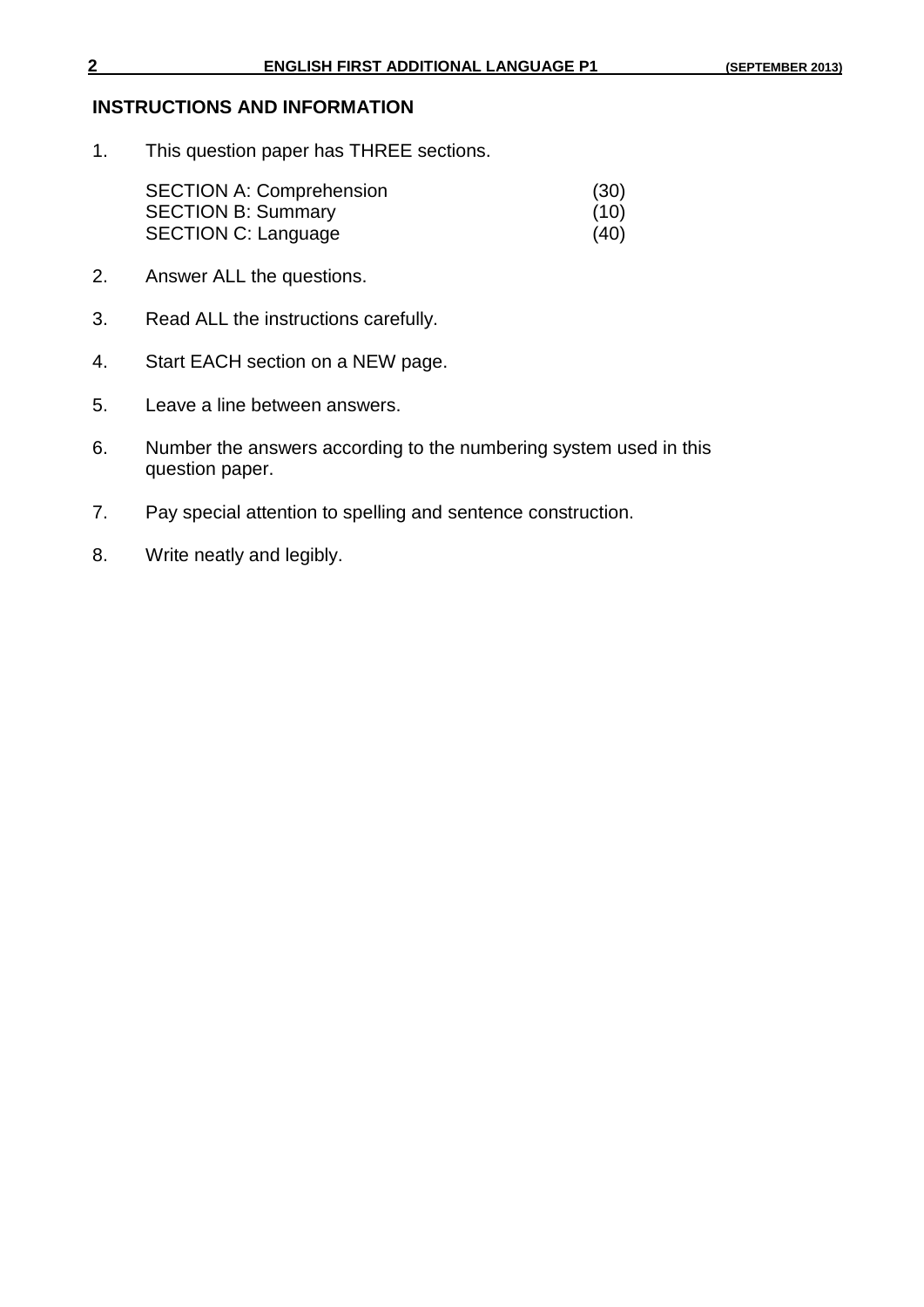#### **SECTION A: COMPREHENSION**

#### **QUESTION 1**

Read BOTH TEXT A and TEXT B and answer the set questions.

#### **TEXT A**

#### **MEDALLIST MAKES A SPLASH**

- 1. Cameron van der Burgh, the University of Pretoria commerce student who won gold in the 100 m breaststroke at the London Olympics, has started a campaign to teach previously disadvantaged children at primary schools to swim. He is convinced that black people can swim and win medals if exposed to the sport from an early age.
- 2. Van der Burgh was so impressed by the United States's Cullen Jones, an African-American who won a silver medal in the men's 50 m free-style final at the London Olympics, that he has been inspired to help previously disadvantaged children in South Africa to learn to swim and win medals.
- 3. "Everywhere I go people ask why don't we have black people swimming at major international competitions in South Africa. We just have to expose black children to the sport at a very early age," said Van der Burgh. He believes that South Africa has an abundance of sporting talent, and that this includes youngsters who will excel in swimming.
- 4. He will be visiting schools over the next few months to introduce learners to swimming. The lack of facilities is a major challenge, but the programme will use swimming pools close to the learner's homes. Van der Burgh will also donate swimming equipment. He is so determined to make this campaign a success that he has also presented his idea to the Minister of Sport and Recreation, Fikile Mbalula. Mbalula has promised to secure funds to develop swimming acknowledging that South Africa will not win more medals at the Olympics unless money is invested in the sport.
- 5. Thabang Moeketsane, one of the most successful black South African swimmers, said he was encouraged to hear that Van der Burgh wants to help in the development of swimming in black residential areas. "Anybody who talks about helping black people learn to swim will always get my support. We have to get rid of the myth that black people can't swim. The problem is that we do not have facilities in black residential areas but that doesn't mean we can't compete in the sport. There are gyms in the suburbs with Olympicsized swimming pools that top swimmers like Cameron and Chad le Clos use to prepare for big competitions", said Moeketsane.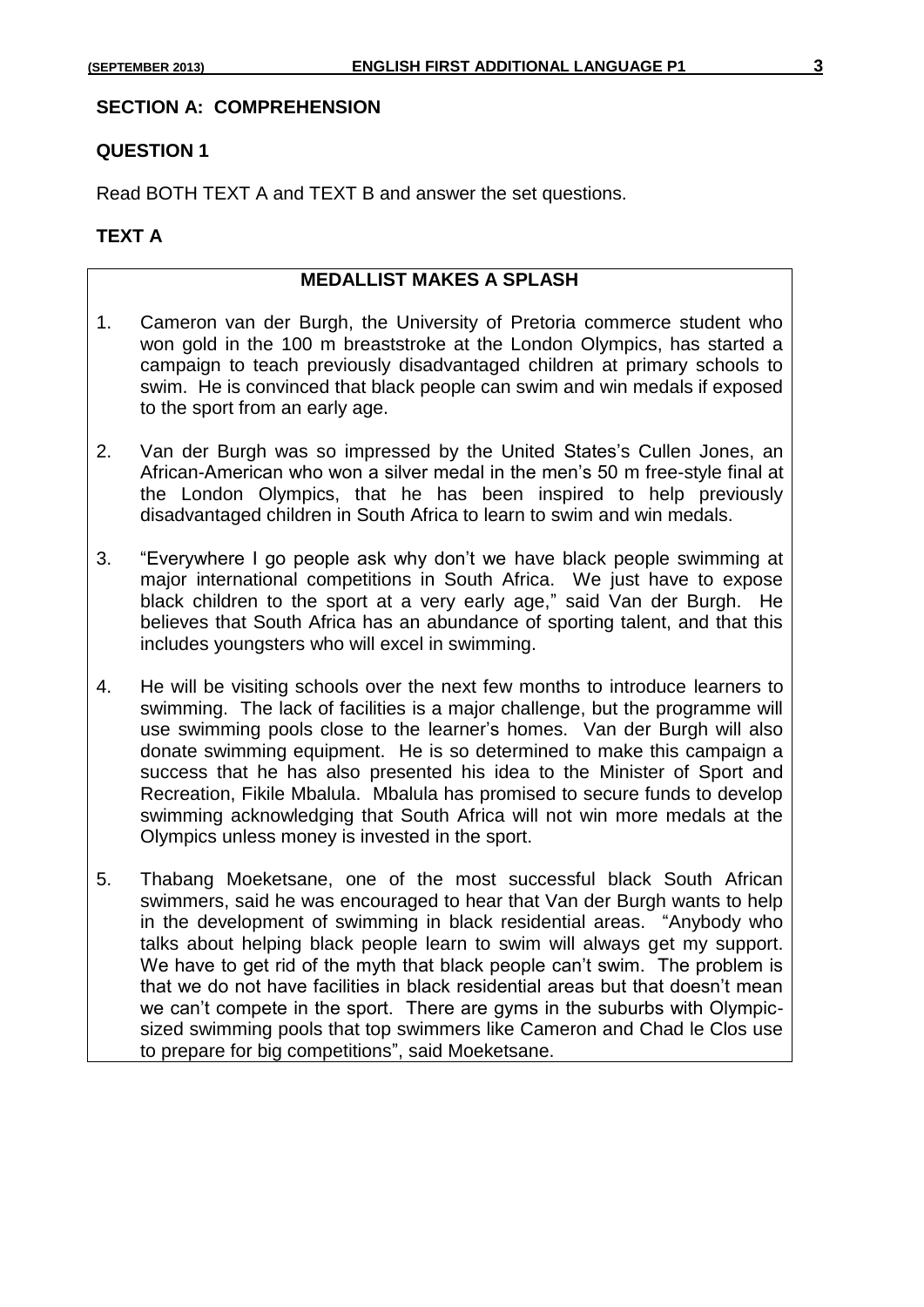| <b>ENGLISH FIRST ADDITIONAL LANGUAGE P1</b> | (SEPTEMBER 2013) |
|---------------------------------------------|------------------|
|---------------------------------------------|------------------|

- 6. Van der Burgh's project to teach young black children how to swim has impressed Mbalula, especially because it coincides with what his department is doing, refurbishing pools in areas like Gugulethu and other townships. Jace Naidoo, Swimming South Africa's (SSA) president, said the support for the development of swimming from Mbalula's office has encouraged SSA. Naidoo's dream is to see the sport introduced at schools in Soweto, Seshego, Mahikeng, Mhluzi, Katlehong and other previously disadvantaged areas.
- 7. "We have been knocking on doors from one office to the other in search of sponsorship without any joy. The successes of Cameron and Chad have definitely opened doors for us." SSA has a development programme, 'learn to swim'. In partnership with the Gauteng MEC of Sports, Arts, Culture and Recreation, Lebogang Maile, SSA is gradually introducing swimming to learners in the province.
- 8. With Van der Burgh's involvement in 'the learn' to swim project South Africa will hopefully soon start producing top swimmers in the villages and townships.

[Adapted from *Teacher*, September 2012]

#### **NOTE:**

- All questions must be answered in your OWN WORDS, unless you are asked for a quote.
- For one-word answers, write only the question number and the word.
- For multiple-choice questions, write only the question number and the letter (A–D) of the correct answer.
- 1.1 Refer to paragraph 1.

| 1.1.1 | What is this passage about?                                                              | (2) |
|-------|------------------------------------------------------------------------------------------|-----|
| 1.1.2 | At which major sporting event has Cameron van der Burgh recently<br>competed?            |     |
| 1.1.3 | Who is the target market for his campaign?                                               | (1) |
| 1.1.4 | Is Cameron van der Burgh working? Quote a word in paragraph 1<br>to support your answer. | (2) |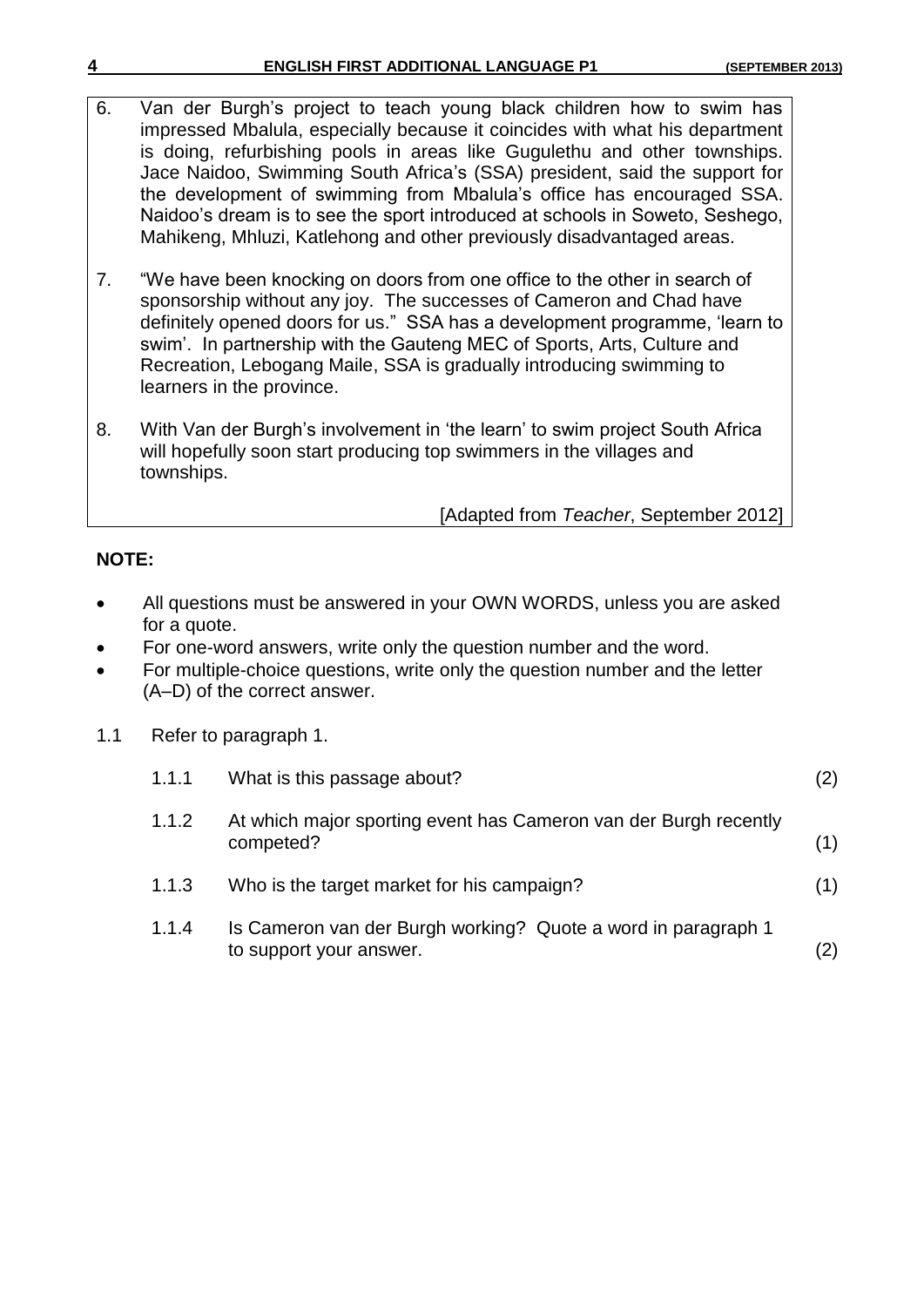1.2 Refer to paragraph 3. 1.2.1 Give a reason why black children according to Van der Burgh are not involved in swimming as a sport. (1) 1.2.2 Choose the correct answer to complete the following sentence. Write down ONLY the question number (1.2.2) and the letter (A–D) The word abundance in par 3 means the same as … A plenty. B little. C high. D unusual. (1) 1.3 Refer to paragraph 4. Mention THREE things Van der Burgh has done to ensure that his dream for black children is realised. (3) 1.4 Refer to paragraph 5. 1.4.1 Do you agree that Thabang Moeketsane is the only successful black swimmer in South Africa? (2) 1.4.2 What is the meaning of the word **myth** as used by Moeketsane in this paragraph? (1) 1.5 Refer to paragraph 6. Give ONE reason why swimmers like Chad le Clos and Van der Burgh can compete at big competitions. (1) 1.6 In which province, according to the passage has swimming as a sport already been introduced? (1) 1.7 What are the TWO goals of the 'learn to swim' programme? (2) 1.8 What do you think can be done in order to introduce the swimming as a sport to some South African schools? (2) 1.9 Do you agree that being a swimmer can make you successful? Discuss your view. (3) 1.10 Explain the meaning of the title, '*Medallist makes a Splash'*. (2)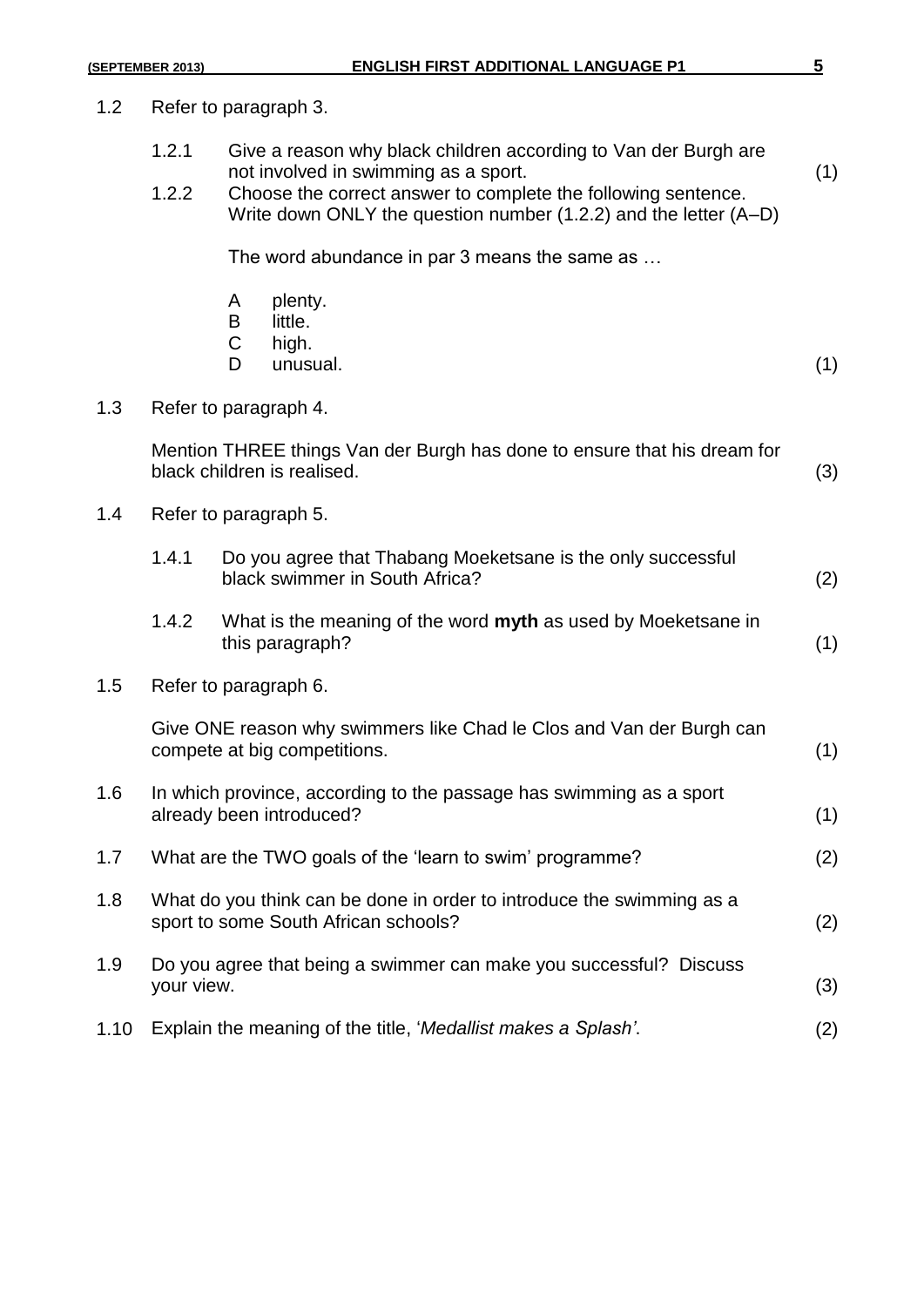#### **TEXT B**



- **NOTE:** Answer all questions in your own words, unless you are asked for a quotation.
- 1.11 Study the caption beneath the graph. Name the commodity that has increased the most. (1)
- 1.12 Give TWO reasons for your answer in QUESTION 1.11 above. In your answer refer to the graph and your own opinion. (2)
- 1.13 Give ONE reason why it may be a good idea to use public transport and not your own vehicle after reading this text. (1)
- 1.14 After studying this graph, one can say the price of petrol since 2005 has …
	- A doubled.
	- B halved.
	- C tripled.
	- D remained the same. (1)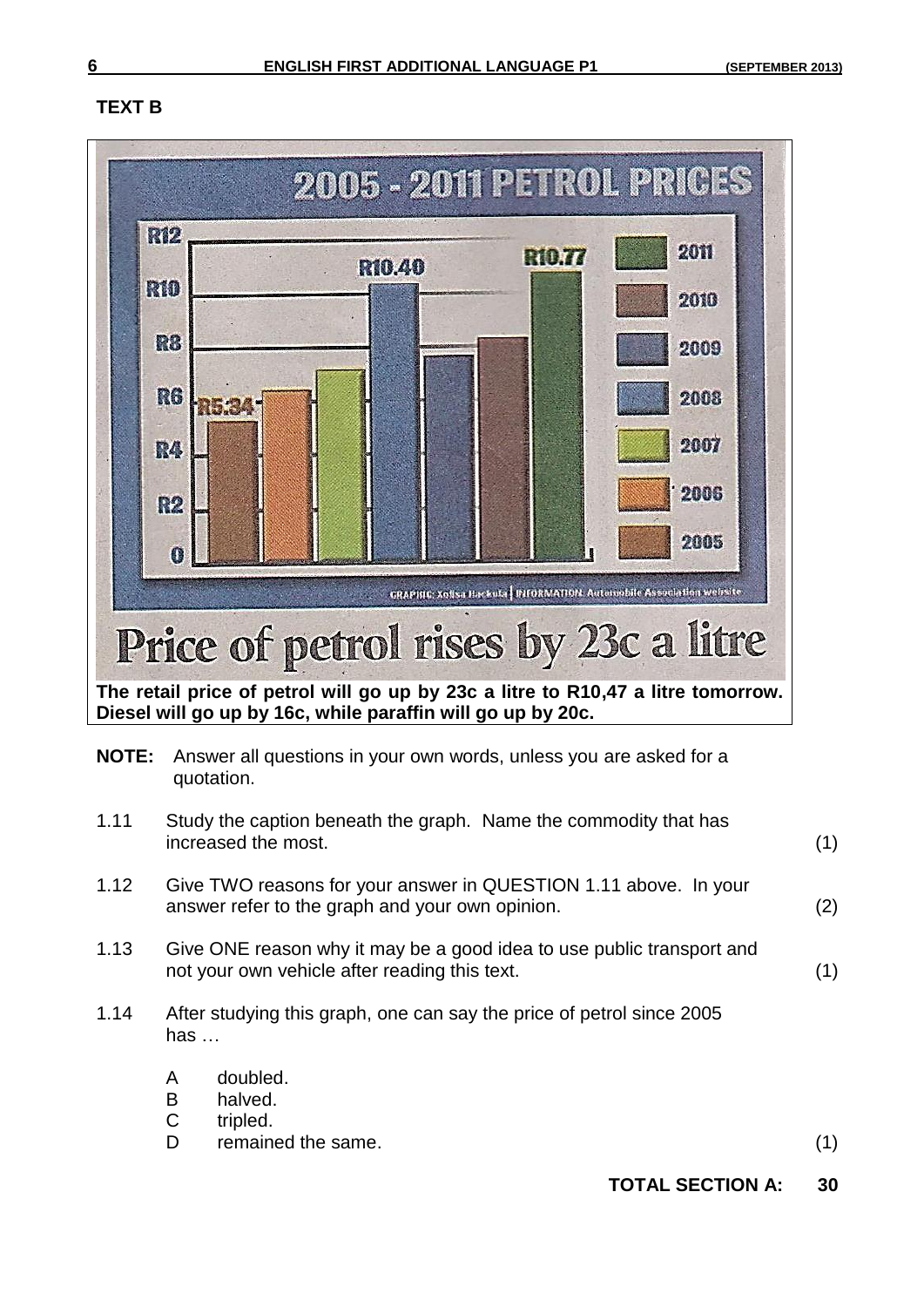#### **SECTION B: SUMMARY**

#### **QUESTION 2**

Your sister is about to write her Grade 12 examinations. You had just read an article in the *Matric Guide* on how to make it easy for the markers to read and mark her script. Write down the pointers for her.

Read the passage (TEXT C) below and write a list of SEVEN main points for inclusion in your list.

#### **INSTRUCTIONS**

- 1. List SEVEN points in full sentences, using NO MORE THAN 70 words.
- 2. Number your sentences from 1–7.
- 3. Write only ONE point per line.
- 4. Use your OWN words.
- 5. Indicate the number of words you have used in brackets at the end of your summary.

#### **TEXT C**

#### **ACING THOSE EXAMS**

- 1. Examiners and assessors do not know you, so they can't bear any grudges against you. The best thing to do is to make it easier for them to read your script. Here are a few pointers:
- 2. The first thing you do after settling down in an exam room is to read your question paper. Read and understand all the instructions. People often fail exams because they do not read or understand instructions. For instance, if you are required to answer question A or B and you decide to answer both questions; the assessor will only give you marks for only question A and you would have lost time you could have spent on questions that could have earned you more marks.
- 3. Secondly, nothing beats planning. While reading through the question paper, check how much time is allocated for each question and plan your time accordingly. Make sure you have allowed yourself enough time for each question.
- 4. Do not attempt to answer any questions before you understand exactly what is required. If the question says 'list', only give the words and not an explanation. If you are not sure what is required, check the marks allocated for the answer. If there is only one mark for a question then you probably aren't required to explain.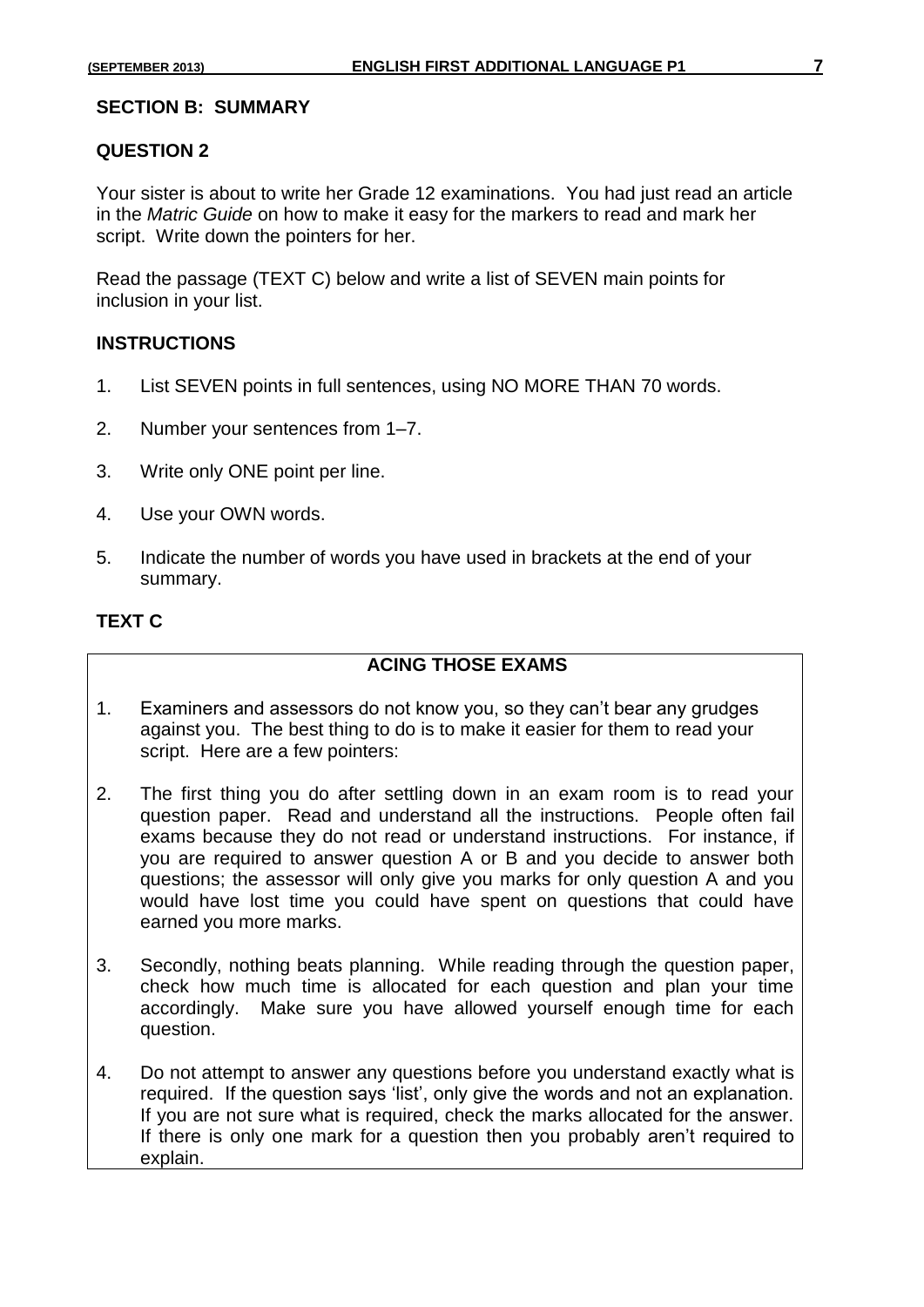- 5. Imagine running out of time before getting to the questions you are sure of because you wasted time struggling with those you don't know. Start with the questions you know and then move on to the more difficult ones.
- 6. Another important point is to number your answer correctly and give the required answer. Don't confuse the assessor. Your job is to make it easy for them to understand. Ensure that the assessor can read your script without much effort by writing neatly and legibly.
- 7. Ever heard the saying 'it looks better the second time around'? You won't know if there's a better way of making your point unless you read your answers again. That way you will also be able to pick up some errors that may have been costly.
- 8. Stress will only make it harder for you to remember anything. So, do yourself a favour and make sure you are prepared well in advance and then relax**.**

[Adapted from the *Matric Guide* 2010]

### **TOTAL SECTION B: 10**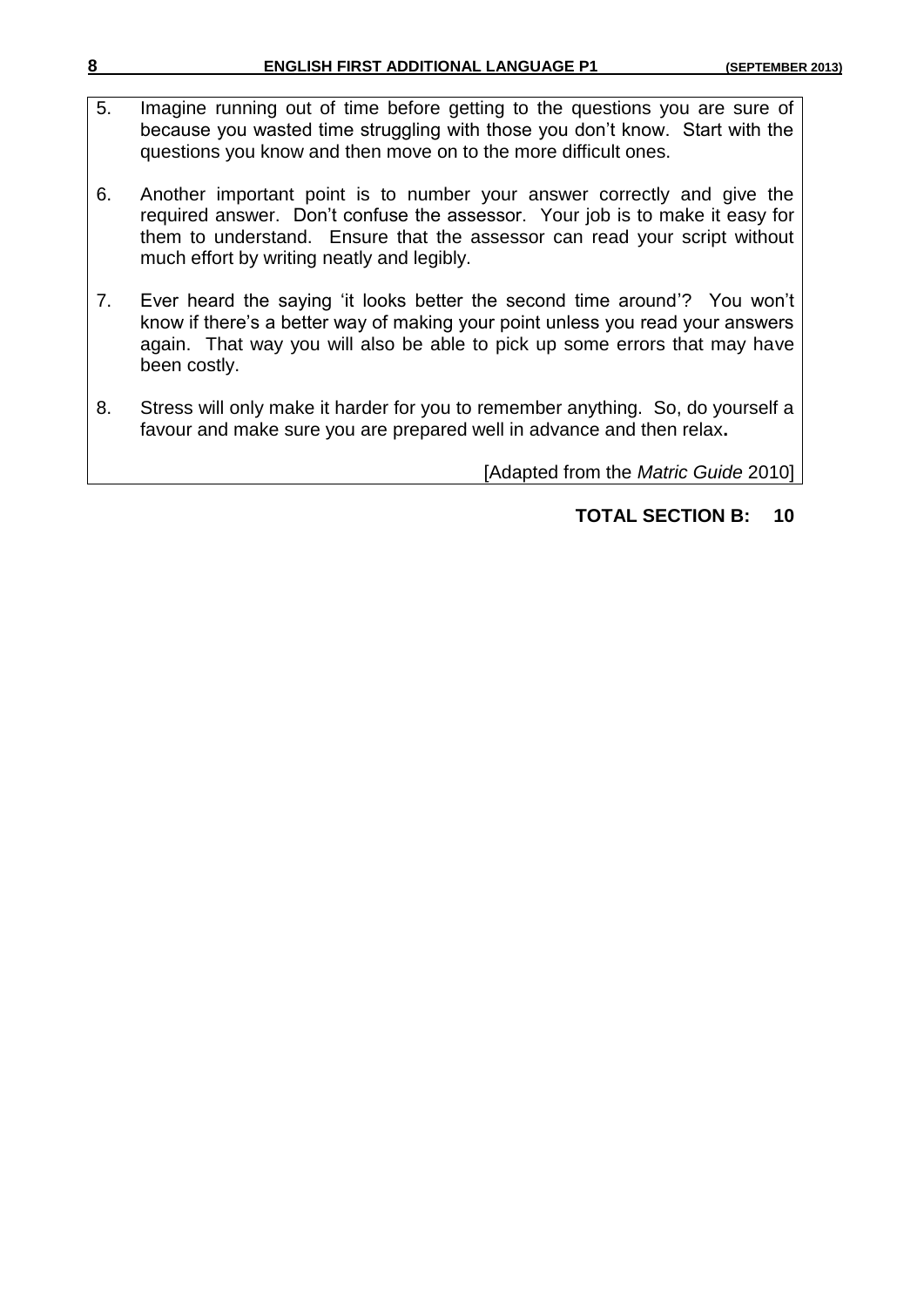#### **SECTION C: LANGUAGE**

#### **QUESTION 3: ANALYSING AN ADVERTISEMENT**

#### **TEXT D**

Study the advertisement (TEXT D) and answer the set questions.



**A place of quality, a place to grow, from hope to action through knowledge.**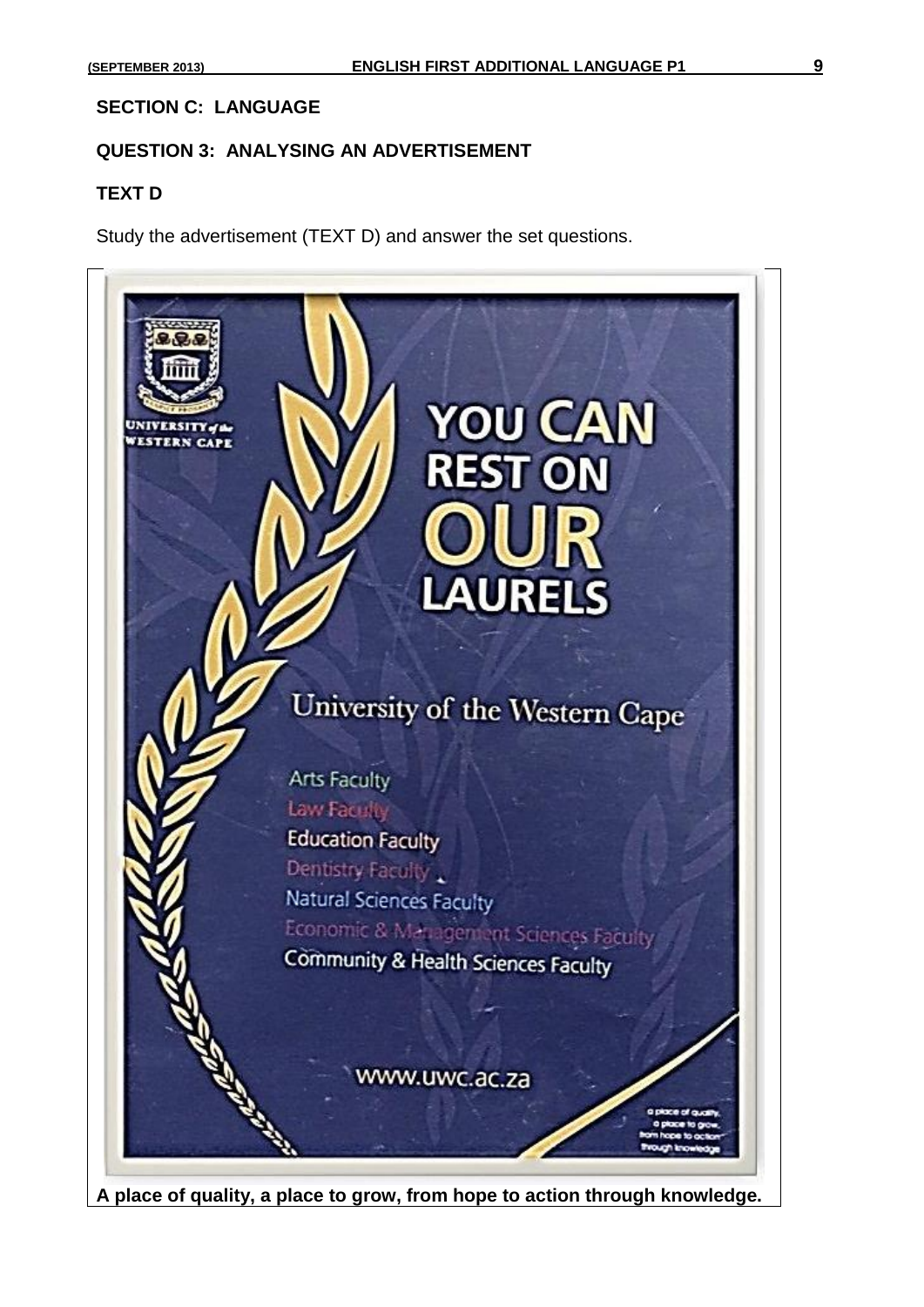# **NOTE:**

|     | For one-word answers, write only the question number and the word.                                                                                                                                                  |             |
|-----|---------------------------------------------------------------------------------------------------------------------------------------------------------------------------------------------------------------------|-------------|
| 3.1 | What is being promoted in this advertisement?                                                                                                                                                                       | (1)         |
| 3.2 | Who would likely be interested in it?                                                                                                                                                                               | (1)         |
| 3.3 | Quote a word that the advertiser has used to appeal directly to the reader.                                                                                                                                         | (1)         |
| 3.4 | Explain why the advertiser has written the word <b>CAN</b> in a larger font.                                                                                                                                        | (2)         |
| 3.5 | The advertiser has used the word <b>laurel.</b> A laurel is a flower that is used<br>as a symbol of victory. What do you think the advertiser implies when he<br>says; you can rest on our laurels? Give TWO facts. | (2)         |
| 3.6 | Give ONE reason why the advertiser has written the advertisement in<br>different fonts.                                                                                                                             | (1)         |
| 3.7 | Mention TWO promises made by the advertiser if one studies at this<br>University.                                                                                                                                   | (2)<br>[10] |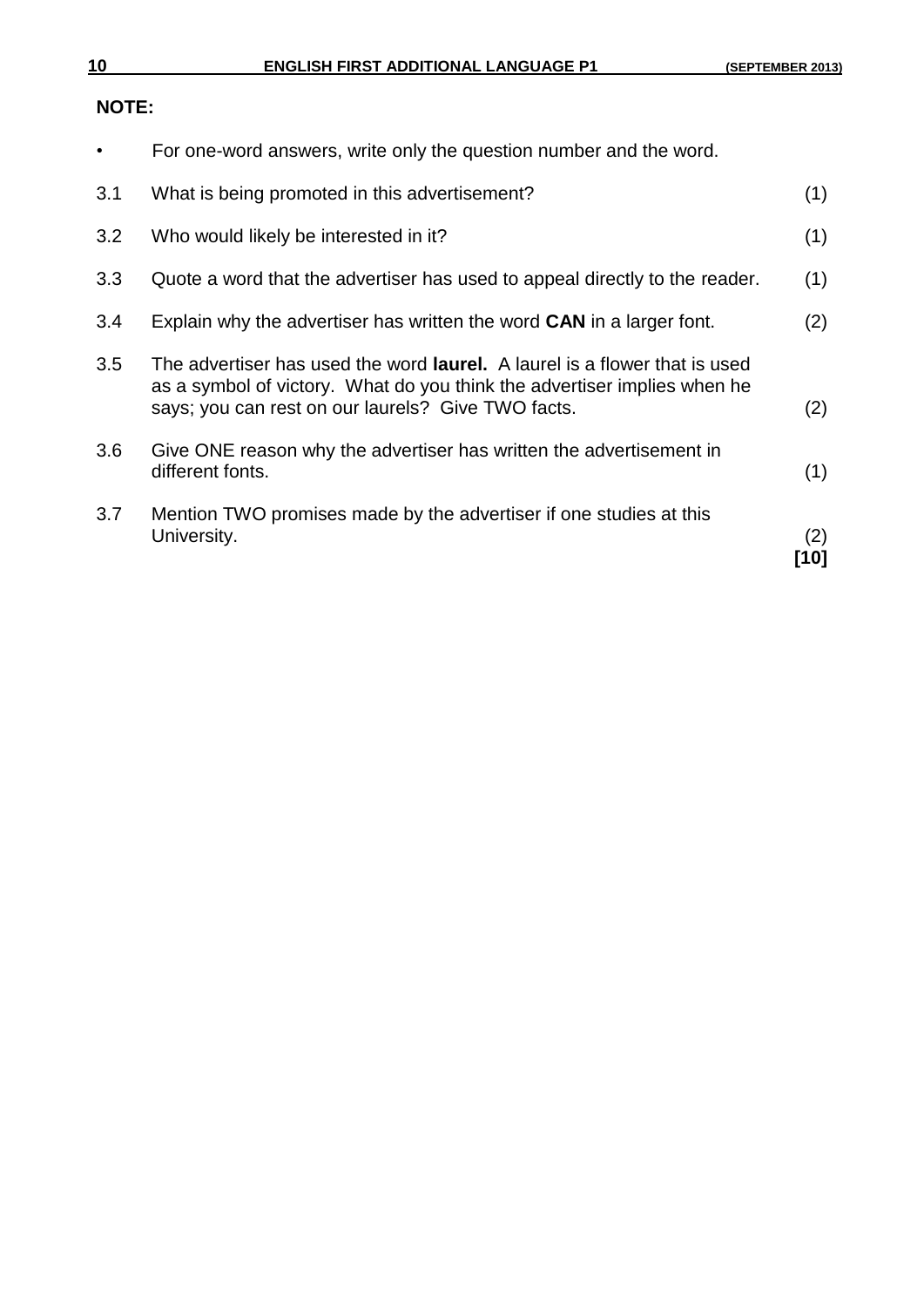#### **QUESTION 4: ANALYSING A CARTOON**

#### **NOTE:**

- For one-word answers, write only the question number and the word.
- For multiple-choice questions, write only the question number and the letter (A–D) of the correct answer.

Read the cartoon (TEXT E) below and answer the set questions.

## **TEXT E**



**NOTE:** In this cartoon, the girl's name is Thandi.

- 4.1 Refer to frame 1.
	- 4.1.1 Give a reason why the word NICE has been written in bold. (1)
	- 4.1.2 Rewrite the following sentence using a better word for NICE.

I've been overwhelmingly nice. (1)

4.2 Refer to frame 2.

The response of the elf in Frame 2 indicates that he …

- A likes Thandi.
- B does not know what a pie-chart is.
- C is tired.
- D is hungry. (1)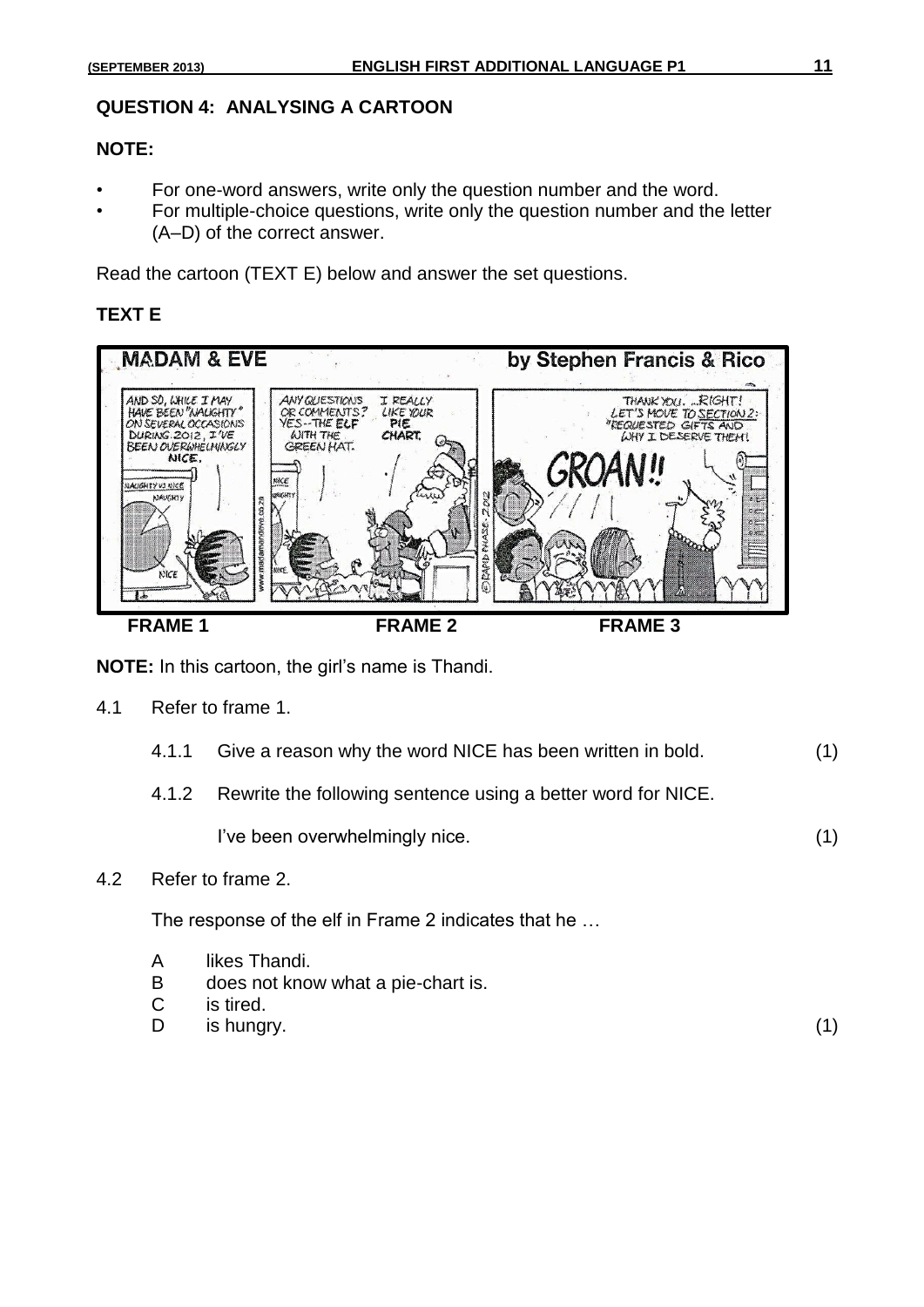**[10]**

- 4.3 Refer to frame 3.
	- 4.3.1 Thandi has a reputation of often getting into trouble. Would you regard the pie-chart as an honest reflection of Thandi's behaviour for 2012? Answer YES or NO and give a reason for your answer. (2)
	- 4.3.2 What emotion is displayed by the people in FRAME 3? In your answer refer to the drawing and the words used. (3)
- 4.4 Refer to the cartoon as a whole.

Which event is the cartoon commenting on? Give a reason for your answer by referring strictly to the cartoon. (2)

# **QUESTION 5: LANGUAGE AND EDITING SKILLS**

Read the following passage (TEXT F), which contains some deliberate errors, and answer the set questions.

# **TEXT F**

# **SOUTH AFRICA's GOLDEN BOY**

- 1. When we asked our seventeeners who this year's hottest guy was, the response was unanimous: Chad le Clos the bronzed Durban swimmer whose gusty victory and stunning smile stole our hearts at this year's Olympic Games. The 20 year old achieved the unthinkable when he beat American legend Michael Phelps in the 20 m butterfly event. As he stood on the podium, crying tears of joy as the South Africa flag was hoisted and the national anthem played, it was clear that he didn't only win a gold medal: he also won over an entire nation. Since that day at the end of July, Chad's life has been a whirlwind of TV and magazine shoots, interviews, appearances, events and loads of travelling.
- 2. Chad handles all the success and attention without a hint of compliant. Arriving at the seventeen photo shoot 20 minutes early, he has only one request: 'Can I have a cup of coffee please?' 'I've been on the road since 7am and I'm a little tired.' How many sugars? 'Four, please. I have a sweet tooth', he smiles. 'I can't help it.'
- 3. Despite his newfound A-list status, Chad is incredibly polite and down-toearth, friendly and open. He's also leaner and taller than you would expect and unbelievably better looking than on camera. He is laid back and doesn't seem to mind all the attention his looks elicit.
- 4. His passion for swimming is obvious and, when he speaks about the race that solidified his spot in sports history, his eye light up. He's been swimming for more than half his life and started competing professionally in 2010. Today he has multiple medals safely stored up in his safe in Durban.
- 5. Chad is one of the top youth athletes in the world. It's not everyday that we get to hang out with one of the country's most in demand sports heroes.

[Adapted from *Seventeen Hot Boys magazine*, Summer 2012]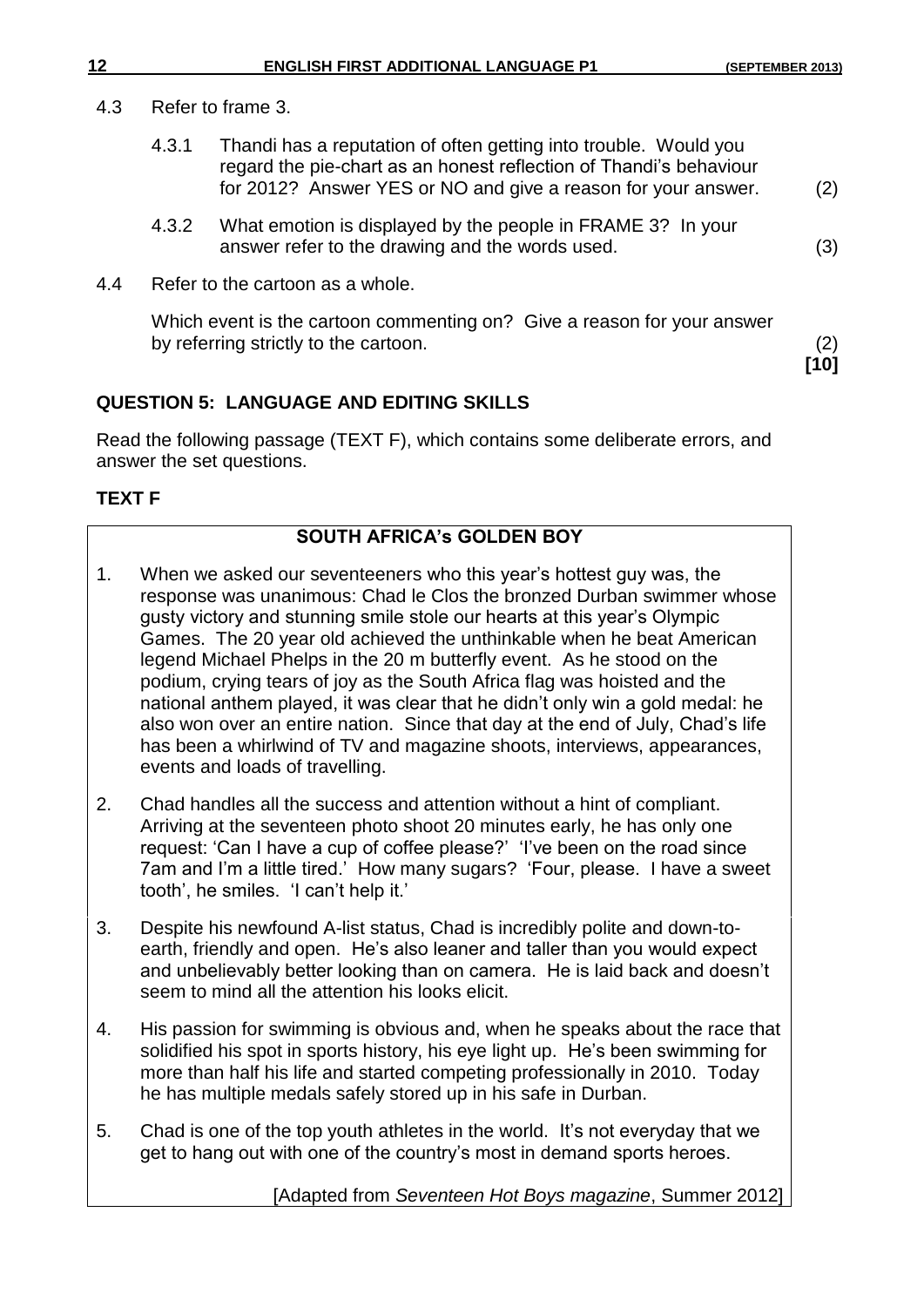| 5.1 | Correct the single spelling/language/sentence construction error in each of<br>the following sentences. Write down only the question numbers and your<br>answers. |                                                                                                                                                 |     |  |
|-----|-------------------------------------------------------------------------------------------------------------------------------------------------------------------|-------------------------------------------------------------------------------------------------------------------------------------------------|-----|--|
|     | (a)                                                                                                                                                               | He stood at the podium crying tears of joy as the South Africa flag<br>was hoisted.                                                             | (1) |  |
|     | (b)                                                                                                                                                               | Chad handles all the success without a hint compliant.                                                                                          | (1) |  |
|     | (c)                                                                                                                                                               | It's not everyday we get to hang out with one of our country's top<br>heroes.                                                                   | (1) |  |
|     | (d)                                                                                                                                                               | 'I want to quietly drink', says Chad.                                                                                                           | (1) |  |
| 5.2 |                                                                                                                                                                   | Rewrite the following sentence in the past tense.                                                                                               |     |  |
|     | light up.                                                                                                                                                         | When Chad speaks about the race that solidified his spot in sports, his eyes                                                                    | (2) |  |
| 5.3 |                                                                                                                                                                   | The underlined word in the sentence below is an example of:                                                                                     |     |  |
|     |                                                                                                                                                                   | He solidified his <b>spot</b> in sports.                                                                                                        |     |  |
|     | A<br>B<br>C<br>D                                                                                                                                                  | An abbreviation<br>An acronym<br>A polyseme<br>An idiom                                                                                         | (1) |  |
| 5.4 |                                                                                                                                                                   | Rewrite the following sentence in the negative:                                                                                                 |     |  |
|     |                                                                                                                                                                   | I have a sweet tooth.                                                                                                                           | (2) |  |
| 5.5 |                                                                                                                                                                   | Rewrite the following sentence in reported speech:                                                                                              |     |  |
|     |                                                                                                                                                                   | Can I have a cup of coffee please?                                                                                                              | (2) |  |
|     | Start with: He asked                                                                                                                                              |                                                                                                                                                 |     |  |
| 5.6 |                                                                                                                                                                   | Give the correct form of the words in brackets:                                                                                                 |     |  |
|     | Chad's (arriving) at the photo shoot (early) is a surprise.                                                                                                       |                                                                                                                                                 | (2) |  |
| 5.7 |                                                                                                                                                                   | Fill in the missing word in the sentence below:                                                                                                 |     |  |
|     |                                                                                                                                                                   | He is leaner and taller than what we expected, but he was the  of us all.                                                                       | (1) |  |
| 5.8 |                                                                                                                                                                   | In the following sentence the word mind has been used as a <b>verb</b> . Write a<br>sentence of your own where you use the same word as a noun. |     |  |
|     |                                                                                                                                                                   | He doesn't seem to mind all the attention we give him.                                                                                          | (2) |  |